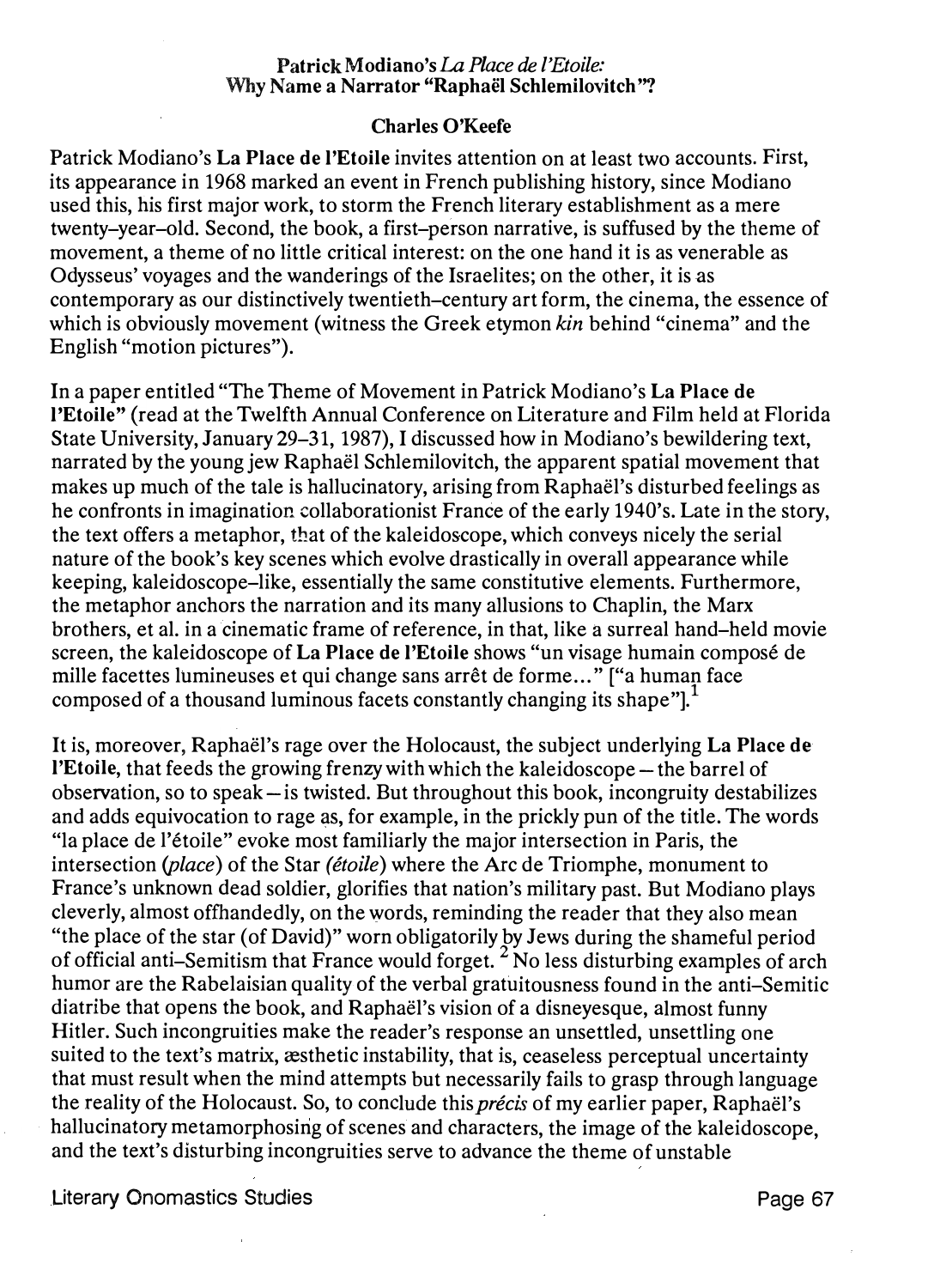movement, in such a way that motion pictures become the "objective correlative" of Raphael's haunting tale.

As the following pages will endeavor to show, all three themes-incongruity, rage, and movement-intertwine in the name Raphaël Schlemilovitch (which is only appropriate, for those two words become of course for the reader the persona of the narrator out of whom the whole tale spills forth in the first place). Regarding incongruity, Raphael Schlemilovitch is first of all a funny name whose ring alone seems vaguely burlesque. It certainly brings an immediate smile to anyone even casually familiar with Yiddish folklore, for schlemiel carries the promise of a chuckle, meaning as it does the inept fool, the unlucky but somehow appealing bungler who is the classic subject of so much Yiddish humor. But when schlemiel, coupled with the slavic suffix vitch, becomes the pompous and silly patronymic "Schlemilovitch," son of Schlemiel, one finds oneself primed indeed for a laugh. When, finally, we give thought to how the given name and the surname work together, we find ourselves in the presence of hilarious inconsistency, for while "Schlemilovitch" is a one-word gag of popular background, "Raphael" pulls in a totally different direction, toward, for instance, the sophistication of the Latin-Romance tradition. It quickly brings to mind Italy's "divine Raphael" and the high seriousness of so much Hispanic culture in which "Raphael" enjoys wide popularity (such as the culture of Caracas, Venezuela, from which our narrator's father is said to come). So the dignified urbanity of the name "Raphael" is uneasily coupled to the almost slap-stick traditions coming out of the shtetl where the schlemiel was probably born. 3

While the incongruity that results from joining "Raphael" to "Schlemilovitch" seems at first only to add to the surname's potential for humor, it will slowly turn as wry and troublesome as the pun in the title. In the course of the book's development, we watch Raphael becoming more and more unhinged by the question of his Jewishness, as in his mind he moves in increasing delirium from one hostile place to another, from one Jewish identity to another, reimagining in his own way the myth of the Wandering Jew (referred to for example on p. 45). But as Jews often realize, the myth is not that much of a myth. When the Israelites left the Mediterranean basin, slowly spreading to the eastern limits of European civilization, it was not out of a taste for travel. When, furthermore, so many Jews subsequently left Europe for the other, Western limits of European civilization- South and North America- it too was hardly for frivolous reasons. So in this book the funny name "Raphael Schlemilovitch" progressively realizes its capacity to become an echo of the Eastern and Western limits of Jewish dispersion, an echo of the relentlessly unstable movement imposed on Jews. In fulfilling this potential, the name makes our response to it evolve, a process fed by allusions to Jews of Italy, Spain, Russia, and of course Germany. Italy gave the world the "divine Raphael," but it also gave the Jews the word ghetto (used for instance on p. 14), and the experience that the word has come to imply. The Iberian peninsula enriched both Sephardic Jewish life within itself and Western culture in general, but it also spawned the Inquisition and the *auto-da-fé* (a word used on p. 190). The Jews took from the shtetls of Eastern Europe the *schlemiel*, but they took as well, for example, the Russian word *pogrom* (p. 70), "thunder," no doubt from the thunder of horses' hooves that so often announced still another episode of victimization. So not only is recalled pain

Page 68 Literary Onomastics Studies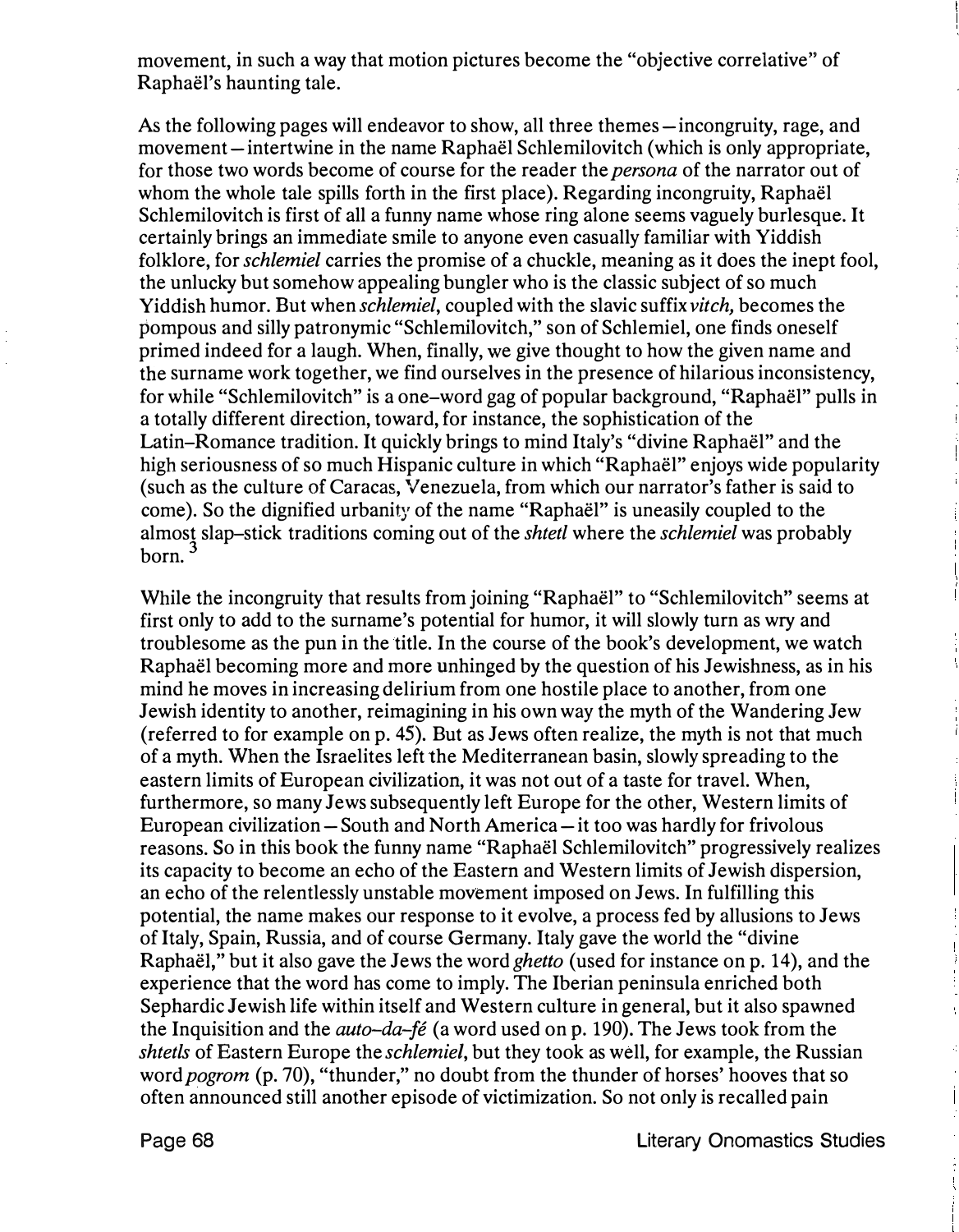turning humor unstable and uncertain again (see above, the discussion of the punning title), the reader is also harking back to Jewish geographic instability already evoked in Raphael's delirium of displacement.

An important moment in Jewish awareness of that instability occurs with the Book of Tobit of the Apocrypha, where we find the basis for another dimension in the study of our narrator's name, a dimension that gets to the essence of things, time. Written in about the third century B.C. and directed toward Jews of the Dispersion precisely about their problems, <sup>4</sup> the Book of Tobit raises the questions of how one can be Jewish, and of why one should remain Jewish, while separated from Israel in an environment hostile to Judaism. Part of an answer to these perennial questions for Jews is offered by the archangel Raphael, the character who first introduced that name into Western culture upon the Christian absorption of Hebrew religious texts. Since, true to the Hebrew etymons of his name ("healing" and "God"), the archangel heals those who suffer for clinging to their Jewishness while outside of Israel, Modiano's choice of the name "Raphael" introduces into his narrative that primary issue of the Book of Tobit. Moreover, Modiano establishes that text's concerns at the heart of his own Raphaël's identity by having him struggle increasingly in the course of the story with the questions of whether and how to be a Jew in a Gentile culture. By interweaving that ancient name and problem into a contemporary setting where Raphael's hallucinations and fractious memory work together to defy time, Modiano's text suggests that Diaspora is an enduring, timeless reality lived by all Jews who have found themselves outside of Israel.

But the theme of time takes on an added and different cast when we probe further into the history of the name of our hero, because another important literary antecedent for the use of the name "Raphael" is found in the eponymous narrator of Alphonse de Lamartine's Raphaël. Published in 1849, about thirty years after the famous poet's anguished Méditations poétiques on love, nature, and time, the voice of this prose narrative confronts the same setting and subjects as the poetic Meditations. As will be the case with Raphael Schlemilovitch, Lamartine's Raphael found that time is of the essence. Only this Raphael, a very Christian one, suffered because he yearned for but could not sustain timelessness:

> Oh! qui n'a pas eu ainsi dans sa vie de ces bonheurs sans sécurité et sans lendemain, où la vie se concentre dans une heure qu'on voudrait rendre éternelle et qu'on sent vous échapper minute à minute, en écoutant le balancier de la pendule qui bat la seconde, en regardant l'aiguille qui devore l'heure sur le cadran, et sentant la roue de la voiture dont chaque tour abrège l'espace, ou en ecoutant le bruit d'une proue qui laisse le flot en arriere et qui vous approche du bord où il faudra descendre du ciel de vos rêves sur la grève dure et froide de la réalité.<sup>5</sup>

[Oh! who in his life has not had such fleeting, insecure moments of bliss, when life is concentrated into an hour that one would make eternal and that one feels slipping away minute by minute. And

Literary Onomastics Studies **Page 69**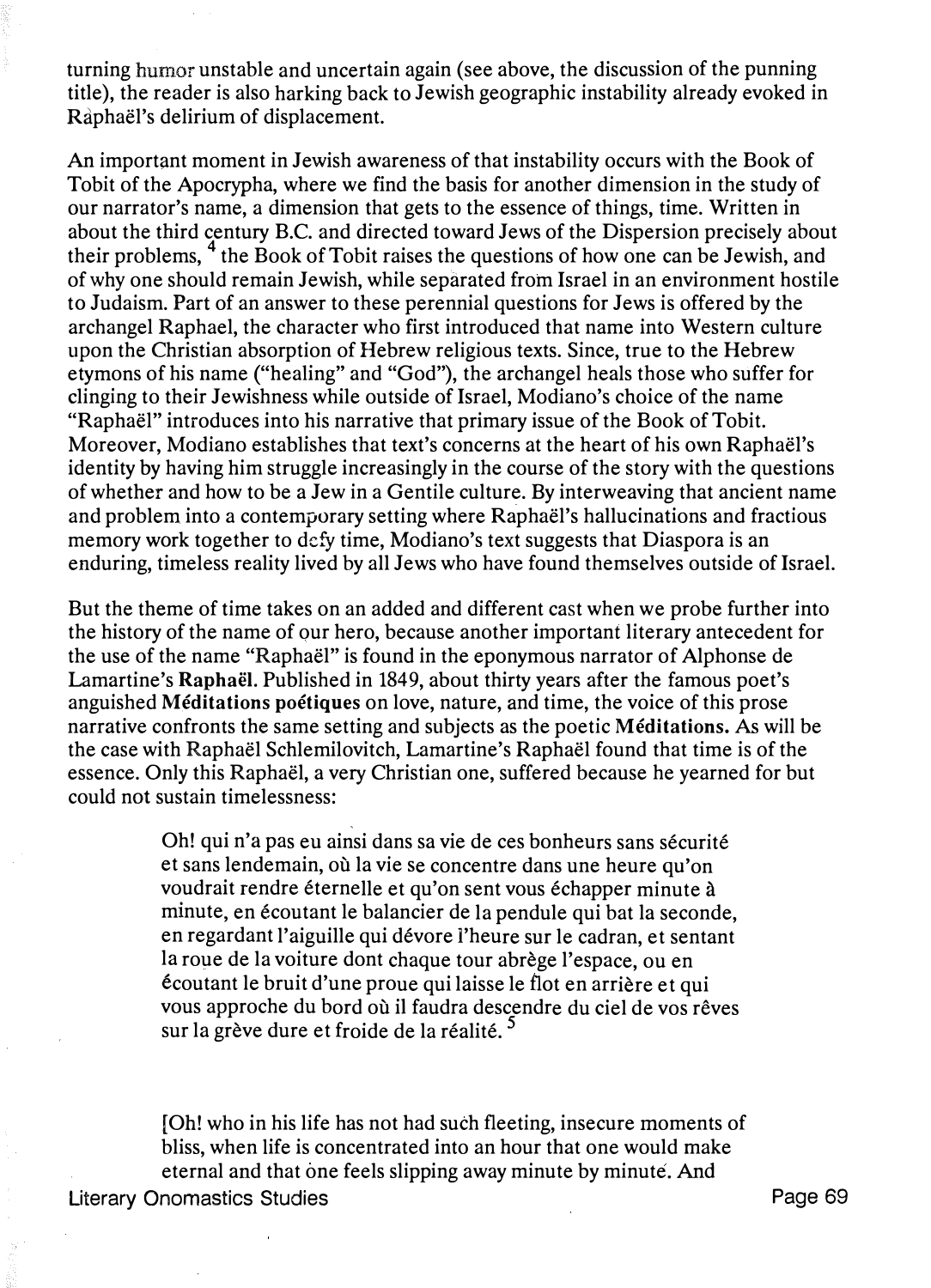this even as one listens to the pendulum of the clock marking the seconds, and watches its hands consuming time, and feels the carriage wheel each turn of which is shortening space, or hears the noise of the prow leaving the waves behind and bringing one closer to the shore where it will be necessary to climb down from the heaven of one's dreams onto the hard and cold bank of reality.]

The relationship vis-à-vis time of the two Raphaëls, the Jew and the Christian, reflects an idea dealt with by Franz Rosenzweig, a modern Jewish theologian who has had considerable impact on several prominent Jewish thinkers. (Since Rosenzweig named his own son Raphaël and entitled his most famous work Stern der Erlösung, 'The Star of Redemption,' he may well have influenced Modiano when the latter chose his narrator's name and his novel's title.) According to Rosenzweig, because of Christianity's need of Christ, that is, of a mediator between people and God, and because of its need to make converts and to spread, it is inextricably bound to process, to time, whereas Judaism functions on a plane above history and is timeless because of God's choosing once and for ever the Jews as His people. Thus, Modiano's Raphael bears a name that, within the referential confines of La Place de l'Etoile, is made to operate antithetically. While his Jewishness holds out the promise of release from temporal limits (a promise fulfilled at least emotionally for him and imaginatively for readers by his combination of lively memory and dementia), his being an integral part of a French and predominantly Christian culture inhibits that release. The antithesis at work within him centers around the essence of all movement and instability, time itself.

Antithesis brings us back to our third theme, rage. As indicated above, the rage that fuels La Place de l'Etoile comes, to be sure, from memories of the Holocaust (e.g., pp. 42-46), the fruit of a Western tendency become systematic Nazi policy. But rage also springs from ambivalence about Jewishness, particularly about stereotypic Jewishness. On the one hand, Raphael's narrative makes us wince at its racist stereotypes and at the evocation of the suffering inflicted through them. But on the other hand, and perversely enough, his narrative also makes us wince at those who attack the stereotypes. In <sup>a</sup> section at the end of the book that has caused anguish among Israeli critics,  $6$  Raphaël escapes back to his ancestral home Israel, but an Israel become a 1940's police state run by Gestapo agents that happen to be Zionist Jews. Raphael envisions it that way at any rate, apparently because he insists on clinging to and living out old Western stereotypes about the Jews, stereotypes that he fancies would infuriate future-oriented Israelis to the point that they too would persecute him. In the homeland of his imagination, Raphael is upbraided in the following terms:

> -Alors, écoutez-moi: vous vous trouvez maintenant dans un pays jeune, vigoureux, dynamique. De Tel-Aviv ala mer Morte, de Haïfa à Eilat, l'inquiétude, la fièvre, les larmes, la POISSE juives n'interessent plus personne. Plus personne! Nous ne voulons plus entendre parler de l'esprit critique juif, de l'intelligence juive, du scepticisme juif, des contorsions juives, de l'humiliation, du malheur juif... (Les larmes inondaient son visage.) Nous laissons tout cela aux jeunes esthètes européens de votre espèce! Nous

Page 70 Literary Onomastics Studies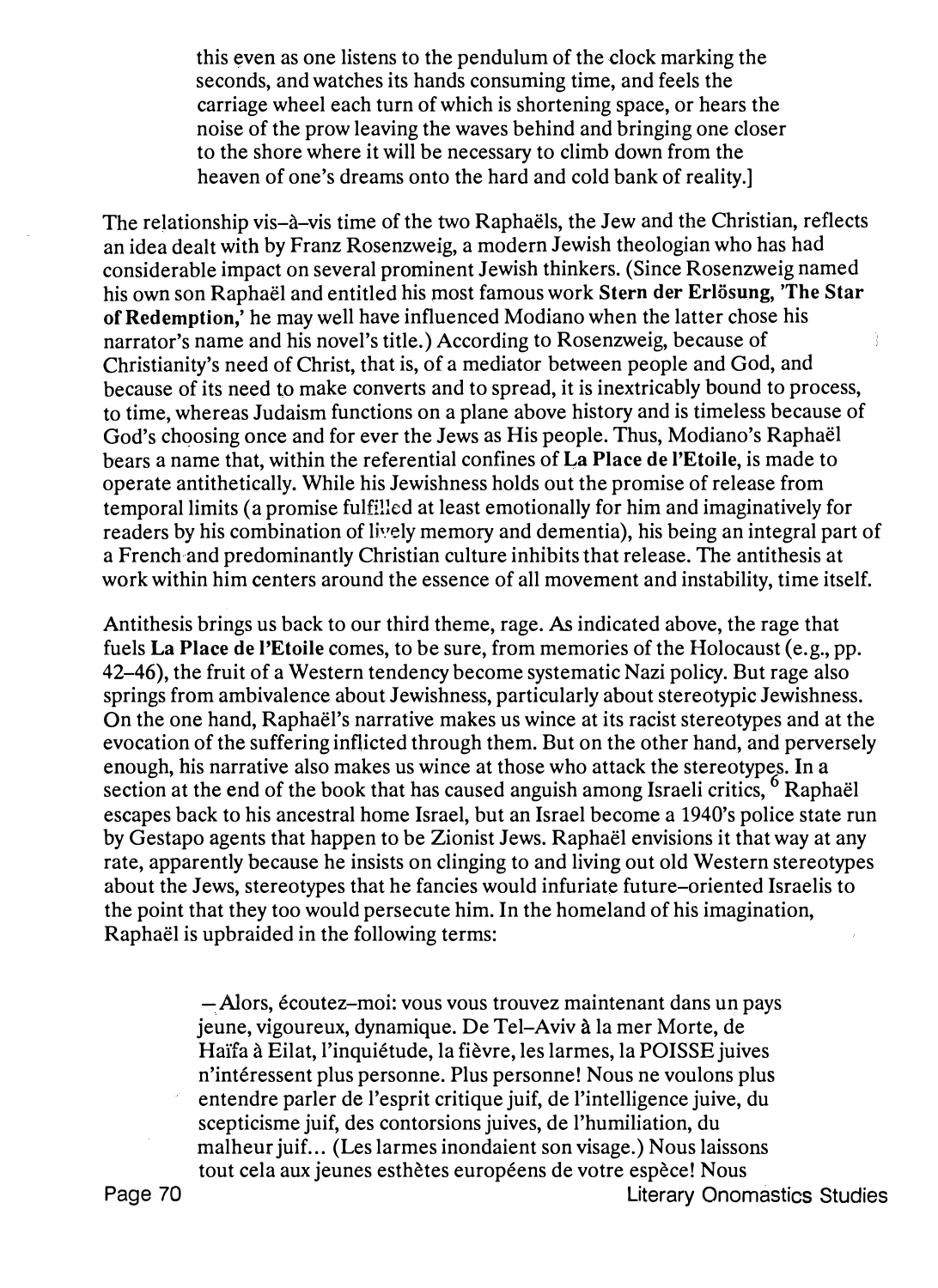sommes des types énergiques, des mâchoires carrées, des pionniers et pas du tout des chanteuses viddish, à la Proust, à la Kafka, à la Chaplin! je vous signale que nous avons fait récemment un autodafe sur la grand-place de Tel-Aviv: les ouvrages de Proust, Kafka et consorts, les reproductions de Soutine, Modigliani et autres invertébrés, ont été brûlés par notre jeunesse, des gars et des filles qui n'ont rien a envier aux Hitlerjugend blonds, l'oeil bleu, larges d'epaules, la demarche assuree, aimant l'action et la bagarre! (Il poussa un gémissement.) Pendant que vous cultiviez nos [sic] névroses, ils se musclaient. Pendant que vous vous lamentiez, ils travaillaient dans les kibboutzim! N'avez-vous pas honte, Schlemilovitch? (pp. 189-191)

[So listen to me: now you are in a young, vigorous, dynamic country. From Tel-Aviv to the Dead Sea, from Haïfa to Eilat, Jewish anxiety, fever, tears, Jewish TOUGH LUCK, do not interest anyone anymore. No one, not any more! We do not want to hear any more about the Jewish critical spirit, about Jewish intelligence, about Jewish skepticism, Jewish contortions, about Jewish humiliation, misfortune... We leave all that stuff to the young European  $\mathcal E$  as the test like you. We are energetic guys, with square jaws, pioneers and not at all yiddish *chanteuses à la* Proust, Kafka, and Chaplin! Let me point out to you that we recently had an auto-da-fe on Tel-Aviv's main square: the works of Proust, Kafka, and consorts, the reproductions of Soutine, Modigliani, and other invertebrates were burned by our youth, guys and women who do not have any reason to envy the blond *Hitlerjugend*. They have blue eyes, broad shoulders, a firm step, and they like action, they like mixing it up! (He sighs.) While you were cultivating our [sic] neuroses, they were developing their muscles. While you were out lamenting, they were working in the kibboutzim! Aren't you ashamed, Schlemilovitch?]

One way of dealing with the whole troubling section from which these lines come is to dwell on the passage that follows it immediately at the very close of the book. This capital scene pits Raphael against no less a figure than Sigmund Freud, himself of course a Jew. We watch Modiano's Freud-reductive, soothing analyzer of the irrational, the German Freude meaning "pleasure" after all-as he tries to tempt Raphael away from pain by appealing to that other major refuge for Jews, assimilation, a topic raised before in the book in a reference (cf. pp. 42, 68) to J. P. Sartre's notorious observation on Jewishness. Repeating Sartre's notion, Modiano's Freud pleads with Raphaël:

> LE JUIF N'EXISTE PAS... VOUS N'ETES PAS JUIF, vous êtes un homme parmi d'autres hommes, voila tout. Vous n'etes pas juif, je vous le repete, vous avez simplement des delires hallucinatoires, des fantasmes, rien de plus, une très légère paranoïa... Personne

Literary Onomastics Studies **Page 71 Contract Contract Contract Contract Contract Contract Contract Contract Contract Contract Contract Contract Contract Contract Contract Contract Contract Contract Contract Contract Con**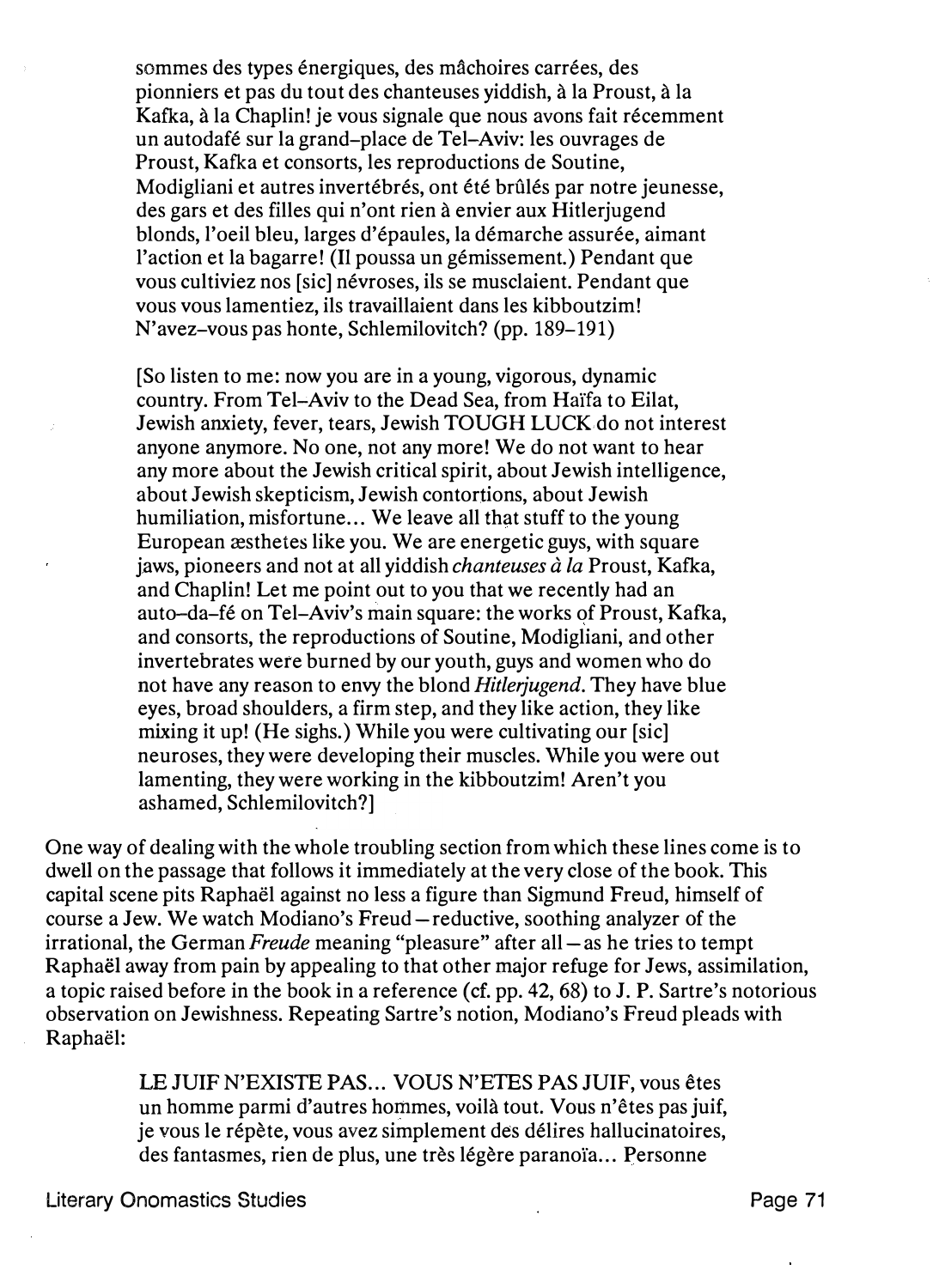ne vous veut du mal, mon petit, on ne demande qu'a etre gentil avec vous. Nous vivons actuellement dans un monde pacifie. (pp. 213-214)

[THE JEW DOES NOT EXIST. YOU ARE NOT A JEW, you are a man among other men, that's all. You are not a Jew, I repeat, you simply have hallucinatory deliria, phantasms, nothing more, a very slight paranoia ... No one wants to hurt you, my friend, they are just asking to be nice to you. We are currently living in a pacified world.]

So Raphael's problems with time and insecurity, together with a people's Diaspora, would dissolve into mere difficulties of psychological and social adjustment. But Raphael just gets up from the couch, pats Freud on the head, and asks perversely enough for the anti-Semitic doctor Bardamu, whose racist diatribe opened the book (see above). This response on Raphael's part can be taken to suggest that anti-Semitism, like the stereotypes flaunted by Raphaël in his imaginary Israel, at least offers a back-handed recognition of the mysteries of community and of suffering shared through the ages, mysteries that rise above glib assertions about the need to turn away from the past toward the future, about the uniqueness of individuals, and about the primacy of the psychological over the transcendental.

But is Raphaël's call for Bardamu an act of choice or an expression of literary necessity? Arguing for the latter, there is one final element tying his given and family names together, the logic of which must be given its due. Since he is burdened with the Hebrew etymon for God ("el") in both his given and family names (Raphaël Schlemilovitch), as a literary character he would seem incapable of cutting himself free from a transcendental reality that ties past to present, incapable of renouncing the timeless community of God's chosen persecuted.

Whatever the reasons for his insisting on being treated by Doctor Bardamu, to a character of Raphael's delirious imagination it means ultimately that he will become a victim instrumental in his own torture, a role adumbrated early in the narrative by his imaginary play (pp. 50-51) in which a Jewish son tortures his own father. For one suffering from hallucinations, to be reminded of immediate and extended kin victimized by anti-Semitism means becoming their medium in a highly personal way that is more vivid than so-called healthy memory that in its necessary distancing spares much direct pain. {As Modiano declared in his preface: "A travers lui [Raphael], en trajets delirants, mille identités qui pourraient être les siennes passent et repassent dans une émouvante fantasmagorie" (p. 7). ["Through him a thousand identities that could be his own pass back and forth in a moving phantasmagoria."]) The role of victim/torturer, then, whether the product of choice or necessity for Raphaël, would be still another source of the anguish and rage fueling La Place de l'Etoile.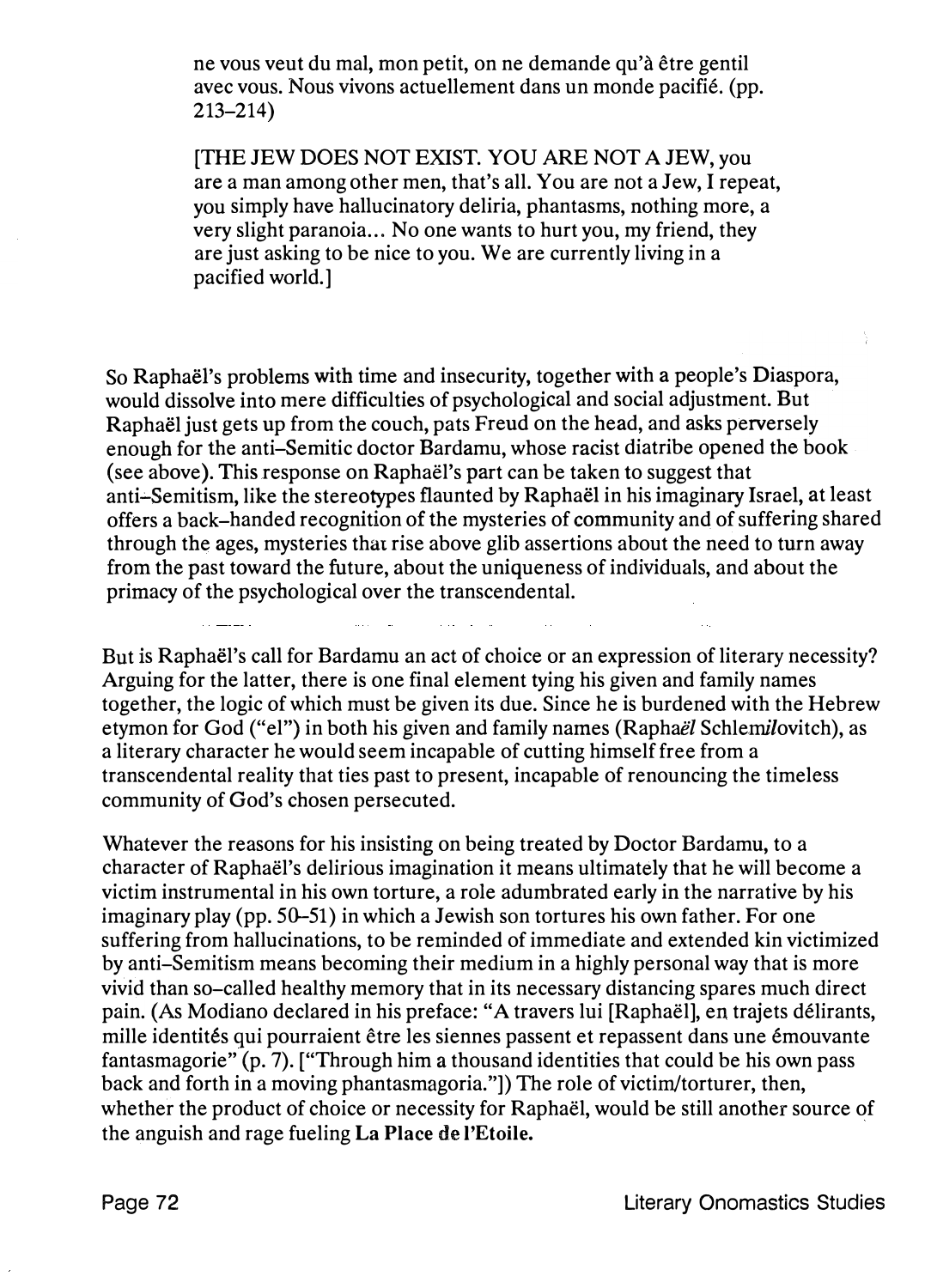If it is permissible to end on a note of paradox, we may ponder that La Place de l'Etoile, in both its "cinematic," movie-like delirium and its rage over the Holocaust, would appear to be quintessential of the twentieth century. Yet, because of the themes of movement and rage, this book has to struggle against becoming one more footnote to Homer. For the name of the much traveled hero of the Greek bard is "Odysseus," coming arguably from the classical Greek verb *Odyssomai* 'to be angry,' 'to be wroth.' Odysseos, then, would be "the Angry One," another literary forebear to Raphael. In the opening line of Homer's tale, moreover, we read of the quality so distinctive of the Angry One: he is "ingenious, clever," an adjective that becomes one of his principal epithets. The original Greek adjective so often translated by "ingenious, clever," however, is *polytropos*, made up of *poly*, that is, 'much,' and *tropos*, 'turned.' Together they mean 'much-turned,' 'wandering,' 'unstable,' and only finally 'clever' because of the way in which the Angry One consistently demonstrates his "much-turnedness." Moreover, the dramatic run-on between the great epic's first two lines offers an emphatic reprise of *polytropos*, beginning the second line with the forceful *plangth*<sup>the</sup> wandered.' So in listening to a very contemporary, very Jewish narrative about an angry soul in the throes of ceaseless movement, one can hear a distant but captivating echo of a text that reflective readers through the centuries have maintained is really the story of what it is  $-\text{and always has been } -\text{to be human.}$ 

## Notes

1 Patrick Modiano, La Place de l'Etoile (Editions Gallimard, 1968), p. 156. In this paper all quotations of La Place de l'Etoile will be from the Gallimard edition and all translations will be my own.

<sup>2</sup> Moreover, for readers of S/Z the pun on "étoile" and the kaleidoscopic narrative structure of La Place de I'Etoile can overlap in a recollection of Roland Barthes' famous critical imperative to "etoiler le texte" ["star-burst the text"].

 $3$  We should note that the incongruity resulting from the linking of "Raphaël" to a humorous surname has a precedent in what is doubtless one of the *hypotextes* (to borrow <sup>a</sup>term from Gerard Genette's' Palimpsestes) of La Place de !'Etoile: in Thomas More's Utopia, in spite of all the seriousness with which the principal narrator Raphael must be taken, he has a comic surname "Hythlodæus," which was concocted from Greek by the author to mean "speaker of nonsense."

We can be sure, moreover, that the precedent does not signal a merely perfunctory parallel between the two texts, for they share genre as well. Hythold as 'tale belongs to a special category of the travel tale, that recounted by the more explicitly mental voyager: "[Raphael Hythlodæus] is not the ordinary traveler, Peter Giles tells More as Book I [of Utopia] opens..., who comes back, like Ulysses, with wild tales of monsters; nor is he a mere sailor like Palinurus [mentioned in Books V and VI of the  $\overline{A}$  Eneid], who traverses everything in a sleepy dream. He has traveled, Giles says, like Plato, through a mental landscape" (R. S. Sylvester, "'Si Hythlodæo Credimus': Vision and Revision in Thomas More's Utopia," p. 296, in Essential Articles for the Study of Thomas More, edited with an Introduction and Bibliography by R. S. Sylvester and G. P. Marc'hadour Literary Onomastics Studies **Page 73**